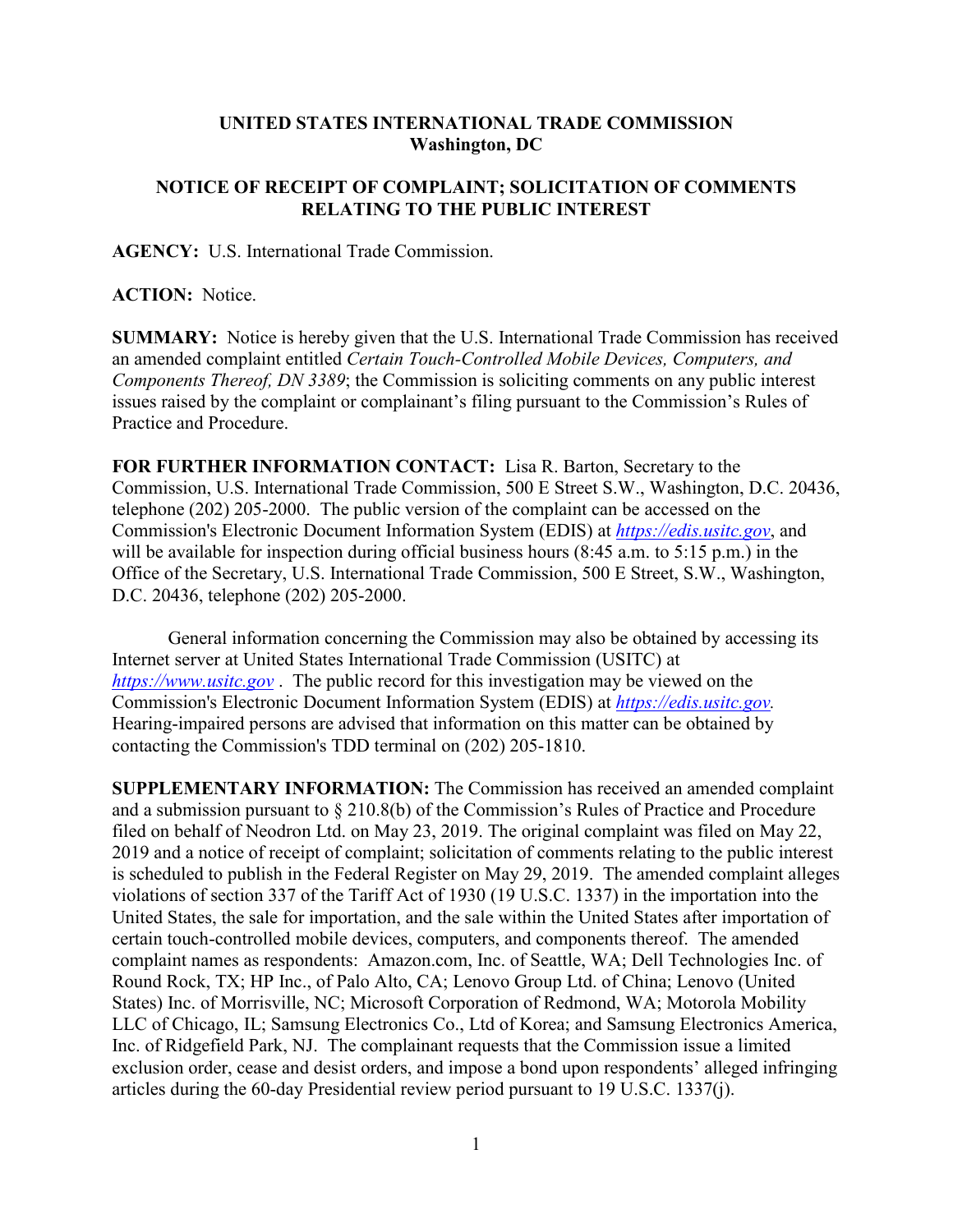Proposed respondents, other interested parties, and members of the public are invited to file comments, not to exceed five (5) pages in length, inclusive of attachments, on any public interest issues raised by the complaint or § 210.8(b) filing. Comments should address whether issuance of the relief specifically requested by the complainant in this investigation would affect the public health and welfare in the United States, competitive conditions in the United States economy, the production of like or directly competitive articles in the United States, or United States consumers.

In particular, the Commission is interested in comments that:

- (i) explain how the articles potentially subject to the requested remedial orders are used in the United States;
- (ii) identify any public health, safety, or welfare concerns in the United States relating to the requested remedial orders;
- (iii) identify like or directly competitive articles that complainant, its licensees, or third parties make in the United States which could replace the subject articles if they were to be excluded;
- (iv) indicate whether complainant, complainant's licensees, and/or third party suppliers have the capacity to replace the volume of articles potentially subject to the requested exclusion order and/or a cease and desist order within a commercially reasonable time; and
- (v) explain how the requested remedial orders would impact United States consumers.

Written submissions on the public interest must be filed no later than by close of business, eight calendar days after the date of publication of this notice in the *Federal Register*. There will be further opportunities for comment on the public interest after the issuance of any final initial determination in this investigation. Any written submissions on other issues should be filed no later than by close of business nine calendar days after the date of publication of this notice in the *Federal Register*. Complainant may file a reply to any written submission no later than the date on which complainant's reply would be due under  $\S 210.8(c)(2)$  of the Commission's Rules of Practice and Procedure (19 CFR 210.8(c)(2)).

Persons filing written submissions must file the original document electronically on or before the deadlines stated above and submit 8 true paper copies to the Office of the Secretary by noon the next day pursuant to § 210.4(f) of the Commission's Rules of Practice and Procedure (19 CFR 210.4(f)). Submissions should refer to the docket number ("Docket No. 3389") in a prominent place on the cover page and/or the first page. (*See* Handbook for Electronic Filing